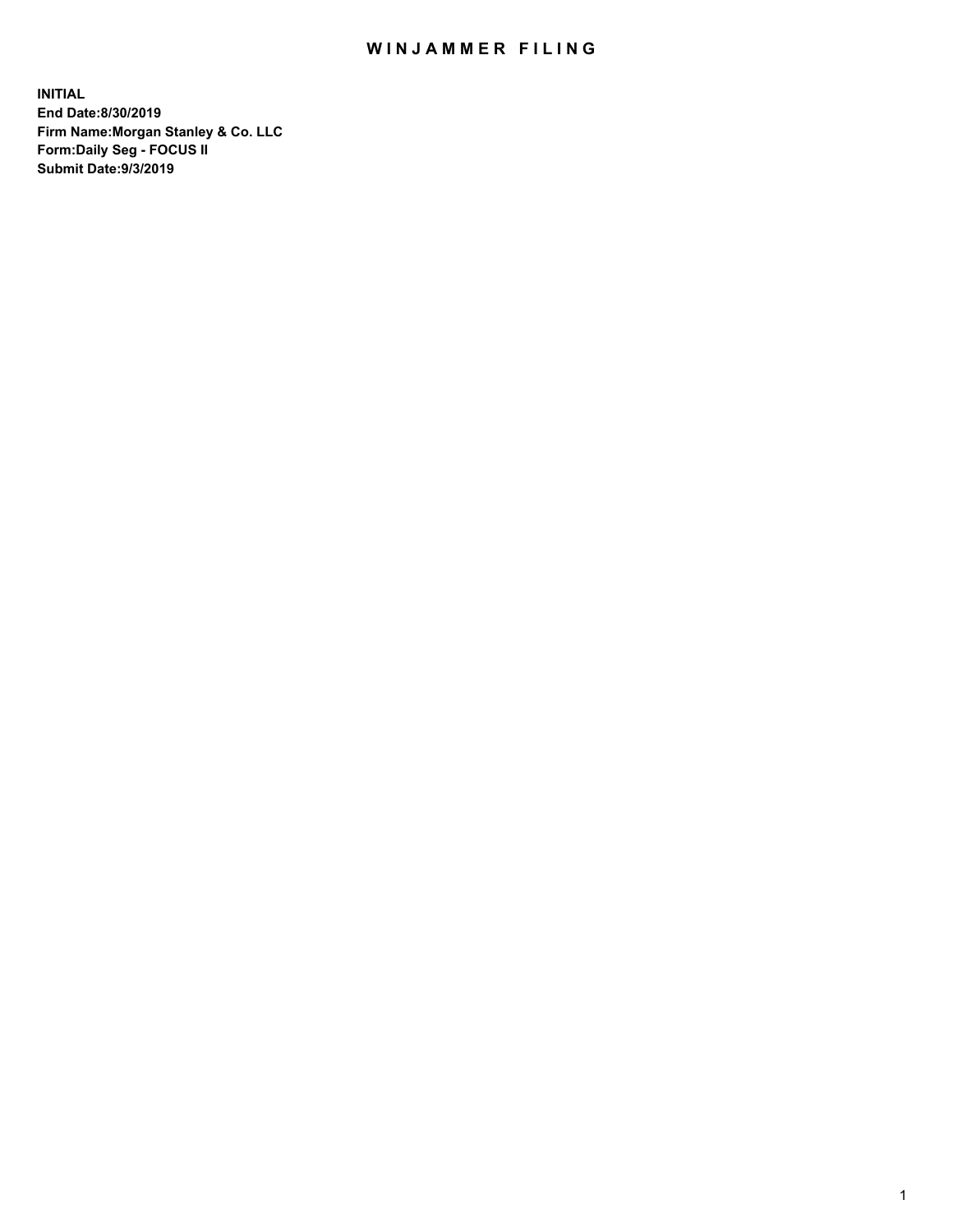**INITIAL End Date:8/30/2019 Firm Name:Morgan Stanley & Co. LLC Form:Daily Seg - FOCUS II Submit Date:9/3/2019 Daily Segregation - Cover Page**

| Name of Company                                                                                                                                                                                                                                                                                                                | Morgan Stanley & Co. LLC                                    |
|--------------------------------------------------------------------------------------------------------------------------------------------------------------------------------------------------------------------------------------------------------------------------------------------------------------------------------|-------------------------------------------------------------|
| <b>Contact Name</b>                                                                                                                                                                                                                                                                                                            | <b>Ikram Shah</b>                                           |
| <b>Contact Phone Number</b>                                                                                                                                                                                                                                                                                                    | 212-276-0963                                                |
| <b>Contact Email Address</b>                                                                                                                                                                                                                                                                                                   | Ikram.shah@morganstanley.com                                |
| FCM's Customer Segregated Funds Residual Interest Target (choose one):<br>a. Minimum dollar amount: ; or<br>b. Minimum percentage of customer segregated funds required:% ; or<br>c. Dollar amount range between: and; or<br>d. Percentage range of customer segregated funds required between: % and %.                       | 235,000,000<br><u>0</u><br>00<br>0 <sub>0</sub>             |
| FCM's Customer Secured Amount Funds Residual Interest Target (choose one):<br>a. Minimum dollar amount: ; or<br>b. Minimum percentage of customer secured funds required:% ; or<br>c. Dollar amount range between: and; or<br>d. Percentage range of customer secured funds required between:% and%.                           | 140,000,000<br><u>0</u><br>0 <sub>0</sub><br>0 <sub>0</sub> |
| FCM's Cleared Swaps Customer Collateral Residual Interest Target (choose one):<br>a. Minimum dollar amount: ; or<br>b. Minimum percentage of cleared swaps customer collateral required:% ; or<br>c. Dollar amount range between: and; or<br>d. Percentage range of cleared swaps customer collateral required between:% and%. | 92,000,000<br><u>0</u><br><u>00</u><br>0 <sub>0</sub>       |

Attach supporting documents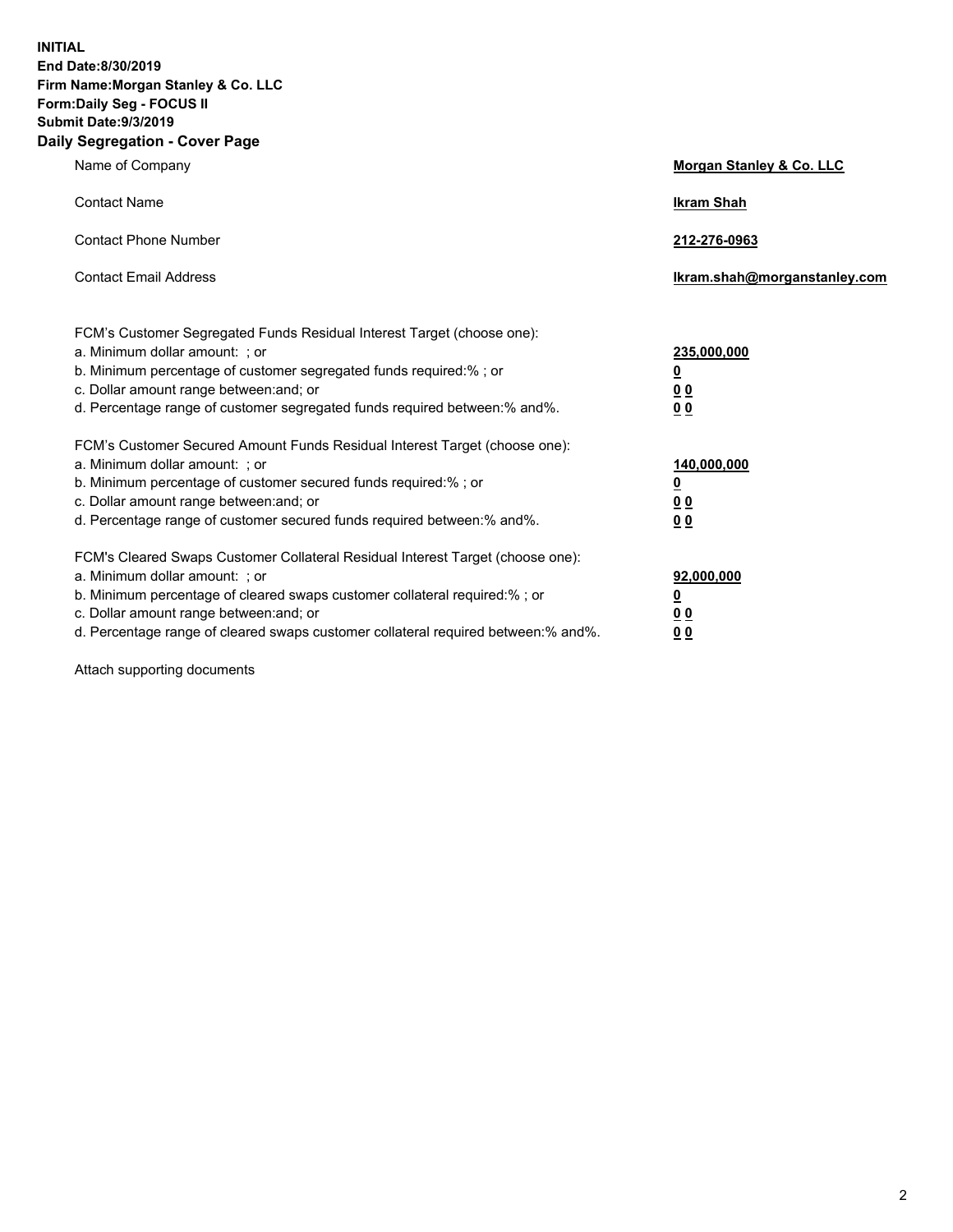|          | <b>INITIAL</b><br>End Date:8/30/2019<br>Firm Name: Morgan Stanley & Co. LLC<br>Form: Daily Seg - FOCUS II<br><b>Submit Date: 9/3/2019</b><br><b>Daily Segregation - Secured Amounts</b> |                                                                |
|----------|-----------------------------------------------------------------------------------------------------------------------------------------------------------------------------------------|----------------------------------------------------------------|
|          | Foreign Futures and Foreign Options Secured Amounts<br>Amount required to be set aside pursuant to law, rule or regulation of a foreign                                                 | $0$ [7305]                                                     |
| 1.       | government or a rule of a self-regulatory organization authorized thereunder<br>Net ledger balance - Foreign Futures and Foreign Option Trading - All Customers<br>A. Cash              | 2,615,868,139 [7315]                                           |
| 2.       | B. Securities (at market)<br>Net unrealized profit (loss) in open futures contracts traded on a foreign board of trade                                                                  | 2,370,567,886 [7317]<br>336,087,765 [7325]                     |
| 3.       | Exchange traded options                                                                                                                                                                 |                                                                |
|          | a. Market value of open option contracts purchased on a foreign board of trade<br>b. Market value of open contracts granted (sold) on a foreign board of trade                          | 33,559,364 [7335]<br>-36,560,172 [7337]                        |
| 4.<br>5. | Net equity (deficit) (add lines 1.2. and 3.)<br>Account liquidating to a deficit and account with a debit balances - gross amount                                                       | 5,319,522,982 [7345]<br>99,614,408 [7351]                      |
|          | Less: amount offset by customer owned securities                                                                                                                                        | -98,173,014 [7352] 1,441,394<br>[7354]                         |
| 6.       | Amount required to be set aside as the secured amount - Net Liquidating Equity<br>Method (add lines 4 and 5)                                                                            | 5,320,964,376 [7355]                                           |
| 7.       | Greater of amount required to be set aside pursuant to foreign jurisdiction (above) or line<br>6.                                                                                       | 5,320,964,376 [7360]                                           |
|          | FUNDS DEPOSITED IN SEPARATE REGULATION 30.7 ACCOUNTS                                                                                                                                    |                                                                |
| 1.       | Cash in banks<br>A. Banks located in the United States<br>B. Other banks qualified under Regulation 30.7                                                                                | 319,822,649 [7500]<br>597,775,010 [7520] 917,597,659<br>[7530] |
| 2.       | Securities                                                                                                                                                                              |                                                                |
|          | A. In safekeeping with banks located in the United States<br>B. In safekeeping with other banks qualified under Regulation 30.7                                                         | 403,236,849 [7540]                                             |
| 3.       | Equities with registered futures commission merchants                                                                                                                                   | 0 [7560] 403,236,849 [7570]                                    |
|          | A. Cash                                                                                                                                                                                 | 6,846,025 [7580]                                               |
|          | <b>B.</b> Securities<br>C. Unrealized gain (loss) on open futures contracts                                                                                                             | $0$ [7590]<br>4,092,242 [7600]                                 |
|          | D. Value of long option contracts                                                                                                                                                       | $0$ [7610]                                                     |
|          | E. Value of short option contracts                                                                                                                                                      | 0 [7615] 10,938,267 [7620]                                     |
| 4.       | Amounts held by clearing organizations of foreign boards of trade                                                                                                                       |                                                                |
|          | A. Cash<br><b>B.</b> Securities                                                                                                                                                         | $0$ [7640]                                                     |
|          | C. Amount due to (from) clearing organization - daily variation                                                                                                                         | <u>0</u> [7650]<br>$0$ [7660]                                  |
|          | D. Value of long option contracts                                                                                                                                                       | $0$ [7670]                                                     |
|          | E. Value of short option contracts                                                                                                                                                      | 0 [7675] 0 [7680]                                              |
| 5.       | Amounts held by members of foreign boards of trade                                                                                                                                      |                                                                |
|          | A. Cash                                                                                                                                                                                 | 1,883,649,946 [7700]                                           |
|          | <b>B.</b> Securities                                                                                                                                                                    | 1,967,331,037 [7710]                                           |
|          | C. Unrealized gain (loss) on open futures contracts                                                                                                                                     | 331,995,522 [7720]                                             |
|          | D. Value of long option contracts<br>E. Value of short option contracts                                                                                                                 | 33,559,364 [7730]<br>-36,560,172 [7735] 4,179,975,697          |
|          |                                                                                                                                                                                         | $[7740]$                                                       |
| 6.       | Amounts with other depositories designated by a foreign board of trade                                                                                                                  | $0$ [7760]                                                     |
| 7.       | Segregated funds on hand                                                                                                                                                                | $0$ [7765]                                                     |
| 8.       | Total funds in separate section 30.7 accounts                                                                                                                                           | 5,511,748,472 [7770]                                           |
| 9.       | Excess (deficiency) Set Aside for Secured Amount (subtract line 7 Secured Statement<br>Page 1 from Line 8)                                                                              | 190,784,096 [7380]                                             |

- 10. Management Target Amount for Excess funds in separate section 30.7 accounts **140,000,000** [7780]
- 11. Excess (deficiency) funds in separate 30.7 accounts over (under) Management Target **50,784,096** [7785]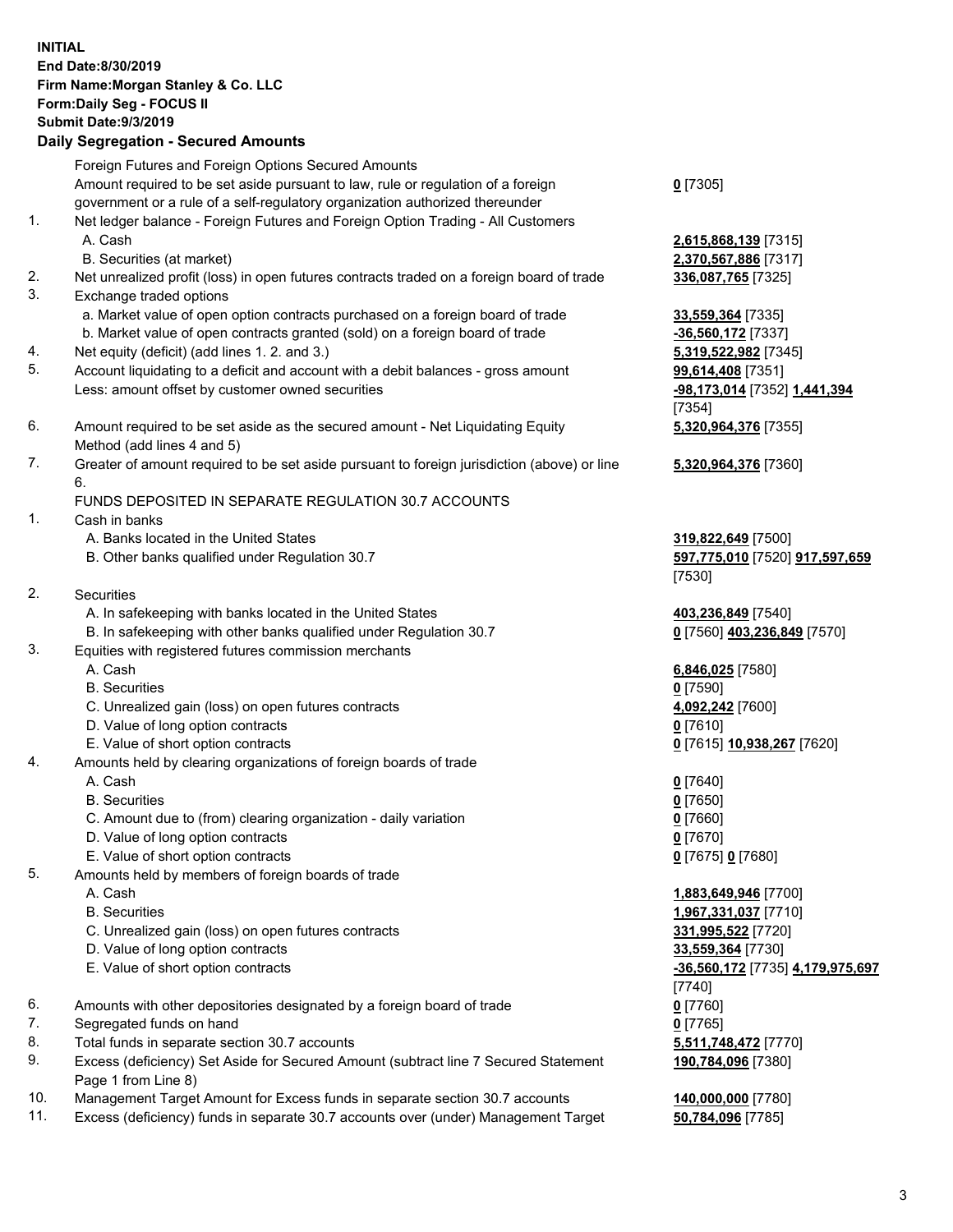|     | <b>INITIAL</b><br>End Date:8/30/2019<br>Firm Name: Morgan Stanley & Co. LLC<br>Form: Daily Seg - FOCUS II<br><b>Submit Date: 9/3/2019</b> |                                    |
|-----|-------------------------------------------------------------------------------------------------------------------------------------------|------------------------------------|
|     | Daily Segregation - Segregation Statement                                                                                                 |                                    |
|     | SEGREGATION REQUIREMENTS(Section 4d(2) of the CEAct)                                                                                      |                                    |
| 1.  | Net ledger balance                                                                                                                        |                                    |
|     | A. Cash                                                                                                                                   | 10,599,214,276 [7010]              |
|     | B. Securities (at market)                                                                                                                 | 6,414,716,615 [7020]               |
| 2.  | Net unrealized profit (loss) in open futures contracts traded on a contract market                                                        | 473,063,151 [7030]                 |
| 3.  | Exchange traded options                                                                                                                   |                                    |
|     | A. Add market value of open option contracts purchased on a contract market                                                               | <b>953,122,711</b> [7032]          |
|     | B. Deduct market value of open option contracts granted (sold) on a contract market                                                       | -762,528,686 [7033]                |
| 4.  | Net equity (deficit) (add lines 1, 2 and 3)                                                                                               | 17,677,588,067 [7040]              |
| 5.  | Accounts liquidating to a deficit and accounts with                                                                                       |                                    |
|     | debit balances - gross amount                                                                                                             | 172,100,092 [7045]                 |
|     | Less: amount offset by customer securities                                                                                                | -171,949,111 [7047] 150,981 [7050] |
| 6.  | Amount required to be segregated (add lines 4 and 5)                                                                                      | 17,677,739,048 [7060]              |
|     | FUNDS IN SEGREGATED ACCOUNTS                                                                                                              |                                    |
| 7.  | Deposited in segregated funds bank accounts                                                                                               |                                    |
|     | A. Cash                                                                                                                                   | 3,961,361,827 [7070]               |
|     | B. Securities representing investments of customers' funds (at market)                                                                    | 0 [7080]                           |
|     | C. Securities held for particular customers or option customers in lieu of cash (at                                                       | 746,768,878 [7090]                 |
|     | market)                                                                                                                                   |                                    |
| 8.  | Margins on deposit with derivatives clearing organizations of contract markets                                                            |                                    |
|     | A. Cash                                                                                                                                   | 7,255,915,774 [7100]               |
|     | B. Securities representing investments of customers' funds (at market)                                                                    | 0 [7110]                           |
|     | C. Securities held for particular customers or option customers in lieu of cash (at<br>market)                                            | 5,667,947,737 [7120]               |
| 9.  | Net settlement from (to) derivatives clearing organizations of contract markets                                                           | 130,474,571 [7130]                 |
| 10. | Exchange traded options                                                                                                                   |                                    |
|     | A. Value of open long option contracts                                                                                                    | 953, 122, 711 [7132]               |
|     | B. Value of open short option contracts                                                                                                   | -762,528,686 [7133]                |
| 11. | Net equities with other FCMs                                                                                                              |                                    |
|     | A. Net liquidating equity                                                                                                                 | 12,420,580 [7140]                  |
|     | B. Securities representing investments of customers' funds (at market)                                                                    | 0 <sup>[7160]</sup>                |
|     | C. Securities held for particular customers or option customers in lieu of cash (at<br>market)                                            | $0$ [7170]                         |
| 12. | Segregated funds on hand                                                                                                                  | $0$ [7150]                         |
| 13. | Total amount in segregation (add lines 7 through 12)                                                                                      | 17,965,483,392 [7180]              |
| 14. | Excess (deficiency) funds in segregation (subtract line 6 from line 13)                                                                   | 287,744,344 [7190]                 |
| 15. | Management Target Amount for Excess funds in segregation                                                                                  | 235,000,000 [7194]                 |
| 16. | Excess (deficiency) funds in segregation over (under) Management Target Amount                                                            | 52,744,344 [7198]                  |

16. Excess (deficiency) funds in segregation over (under) Management Target Amount Excess